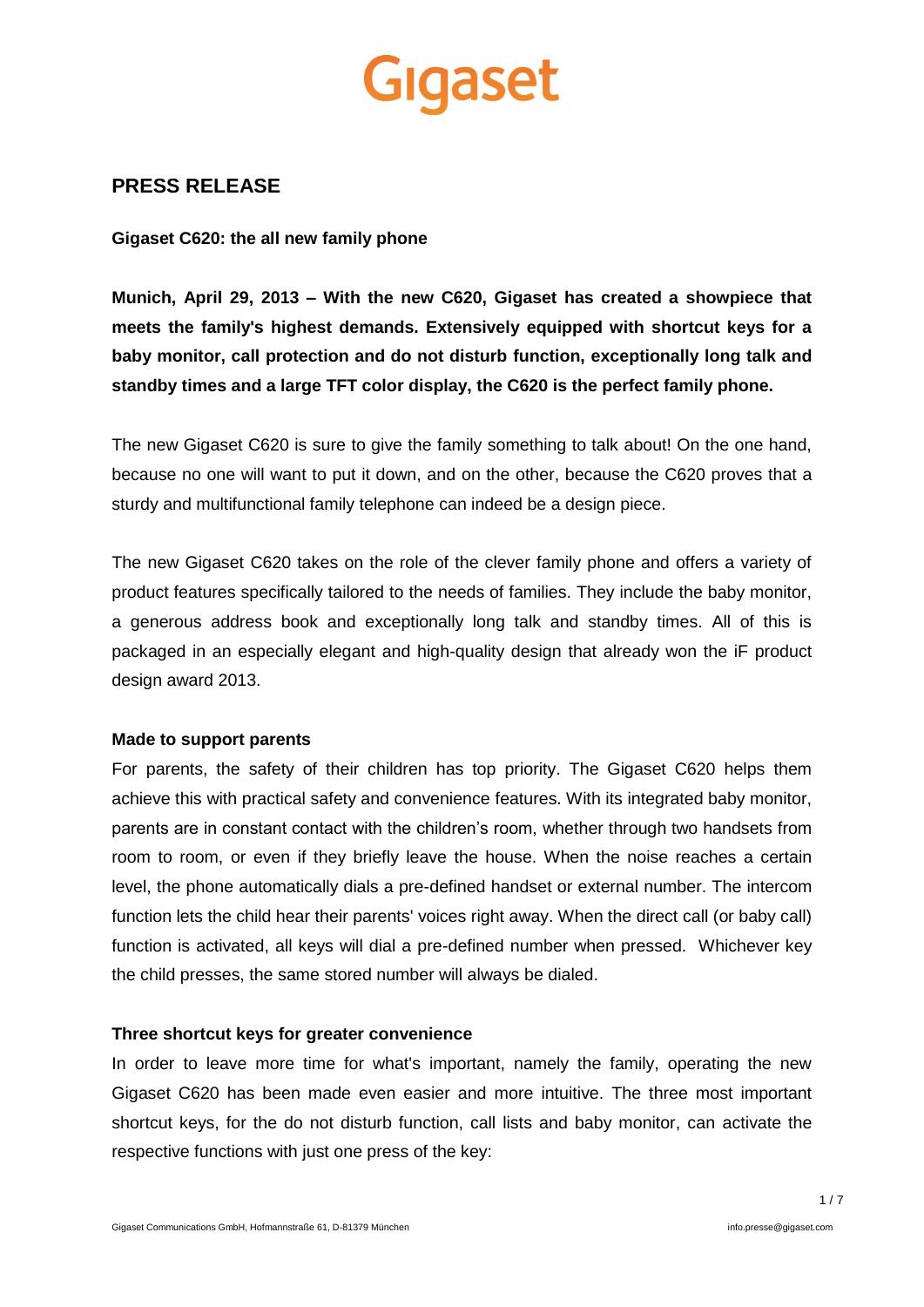- Do not disturb (access to three functions): The function "Reject anonymous calls" blocks or mutes calls without a CLIP number. The "day/night" mode deactivates the ringer on a time-controlled basis. Exceptions are made for up to 15 pre-programmed numbers so that important calls come though at any time. With the "Blocked call list", unwanted calls are rejected or only visually displayed.
- Call lists: The illuminated message key indicates new messages and offers direct access to all call lists, including outgoing, accepted, missed and all calls.
- Baby monitor: This key activates the baby monitor with the corresponding intercom function.

#### **Answering machine and enhancements**

The new family phone is also available as version C620A with an integrated answering machine with a recording capacity of 55 minutes. Incoming messages are indicated as well on the handset as by a blinking icon on the base station. The base station is also providing detailed information on the activity status of the answering machine, the recording of new messages and their count as well when the internal memory is maxed out. The answering machine can be operated by either the handset or the base station. As a system expansion, Gigaset offers the handset C620H, with a full range of functions that can be operated at base stations C620 and C620A. All of the C620 versions provide a talk and standby time of up to 26 and 530 hours, respectively.

#### **Sustainability**

The C620 model provides DECT features typical for Gigaset: the ECO Mode and ECO Mode Plus. Simply activating the ECO mode reduces the transmitting power of the base station by 80%. With the ECO Mode Plus, the phone is completely radiation free when in standby mode.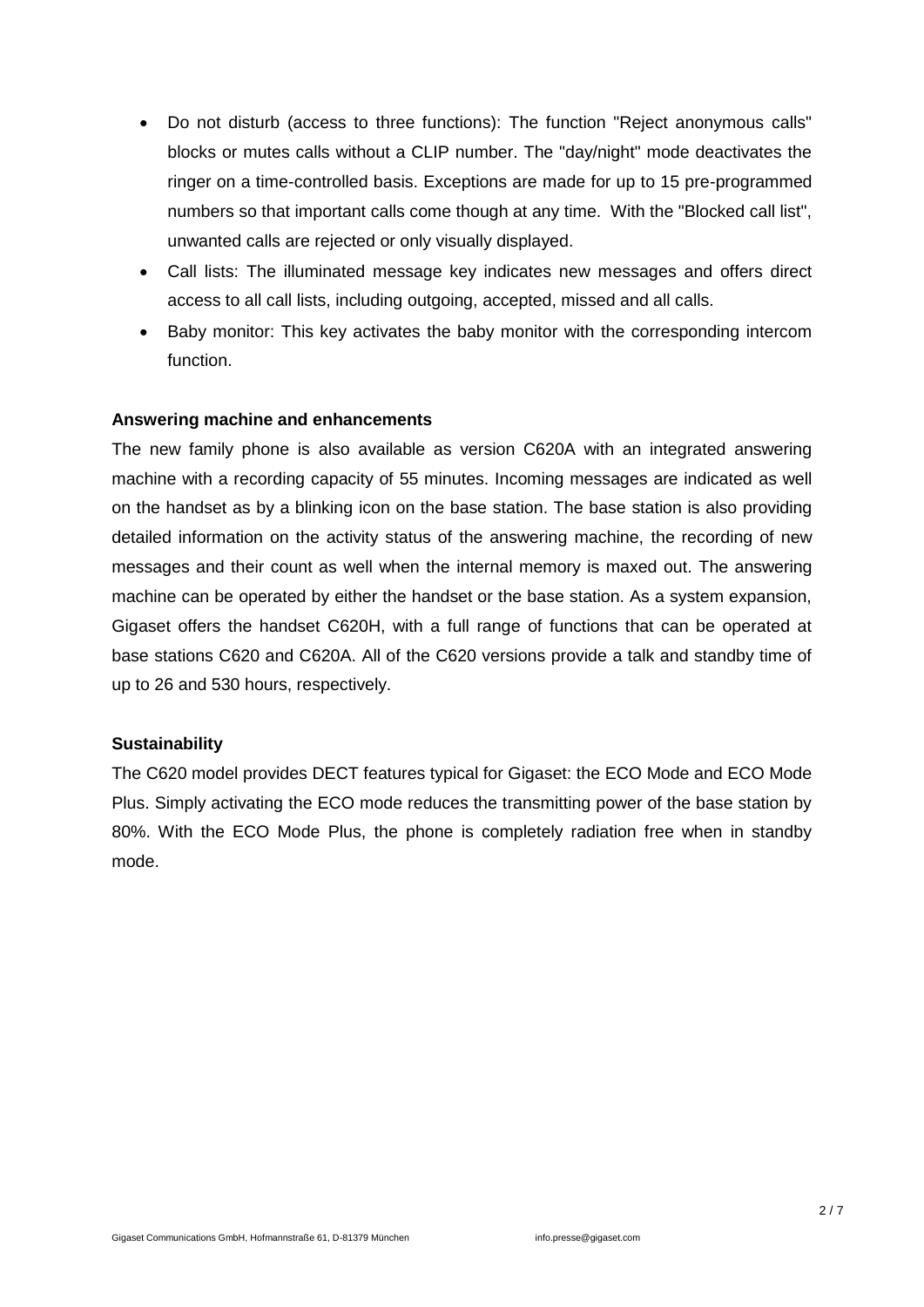**Gigaset AG**, Munich, is an internationally operating company in the area of communications technology. The Company is Europe's market leader in DECT telephones. The premium supplier ranks second worldwide with around 1,400 employees and a market presence in about 70 countries.

Gigaset AG is listed on the Prime Standard of Deutsche Börse and thus is subject to the highest requirements for transparency. Its shares are traded on the Frankfurt Stock Exchange under the symbol 'GGS' (ISIN: DE0005156004).

Learn more about Gigaset: [http://www.gigaset.com](http://www.gigaset.com/) **Follow us on Twitter** <http://www.twitter.com/Gigaset>

#### **International Contact**

Gigaset AG Raphael Dörr Press Spokesman Corporate Communications Tel.: +49 (0)89 444456-866 E-Mail: [info.presse@gigaset.com](mailto:info.presse@gigaset.com)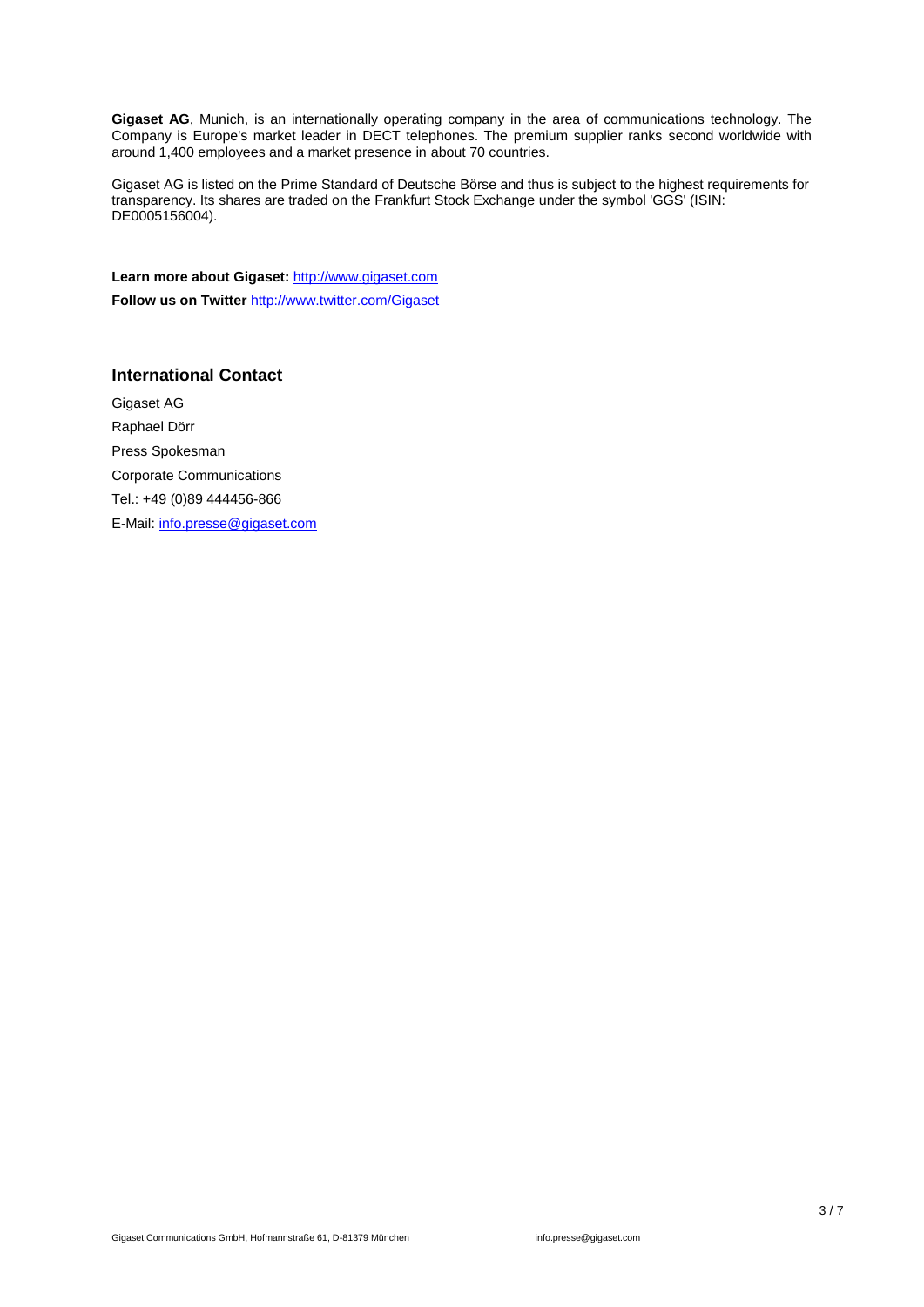## **Gigaset C620 / C620 A**

| Display      | 1.8" (4.6 cm) illuminated TFT color display, 38 x 32 mm, (128 x 160   |
|--------------|-----------------------------------------------------------------------|
|              | pixel, 6 lines, 65,000 colors)                                        |
|              | Illuminated display / configurable color scheme: black or light       |
|              | background                                                            |
|              | Display screen / Screen saver                                         |
|              | Analog or digital clock                                               |
|              | 3 color pictures (underwater theme)                                   |
|              | While in idle mode                                                    |
|              | Time and date display                                                 |
|              | Field strength and battery charge display                             |
|              | Display keys for fast function selection                              |
|              | <b>During calls</b>                                                   |
|              | Display of call length<br>$\bullet$                                   |
| Keypad       | Illuminated keypad in high-quality material<br>$\bullet$              |
|              | (Polydom technology)                                                  |
|              | 5-way navigation key                                                  |
|              | "Answer" and hands-free key; blinks when a call comes in, illuminated |
|              | during hands-free call (green)                                        |
|              | Hang up / On/off key (illuminated red)                                |
|              | 3 shortcut keys for functions                                         |
|              | Do not disturb, message list and baby monitor                         |
|              | Key lock on/off using # key                                           |
|              | Ringer on/off using * key                                             |
| Key features | <b>Address book and dialing functions</b>                             |
|              | Address book for up to 250 entries;<br>$\bullet$                      |
|              | Name, 3 phone numbers, email, date,                                   |
|              | Large numeric display in dialing mode                                 |
|              | Dialing assistance (phone number entry before                         |
|              | call is actually dialed) with ability to correct                      |
|              | Redial of last 20 different numbers,                                  |
|              | Programmable speed dial keys (keys 2-9 and 0)                         |
|              | Dialing: Ton dialing (MFV), pulse dialing (IWV),                      |
|              | Hold / Flash (programmable flash times)                               |
|              | Automatic area code dialing                                           |
|              | Call display and indicator                                            |
|              | With phone number or name (CLIP/CNIP)1)                               |
|              | Color call indicator and blinking handset key                         |
|              | Adjustable ring tones:                                                |
|              | 20 tones for handset                                                  |
|              | 7 tones for base station (only Gigaset C620A)                         |
|              | 5 volume levels + OFF + adjustable crescendo                          |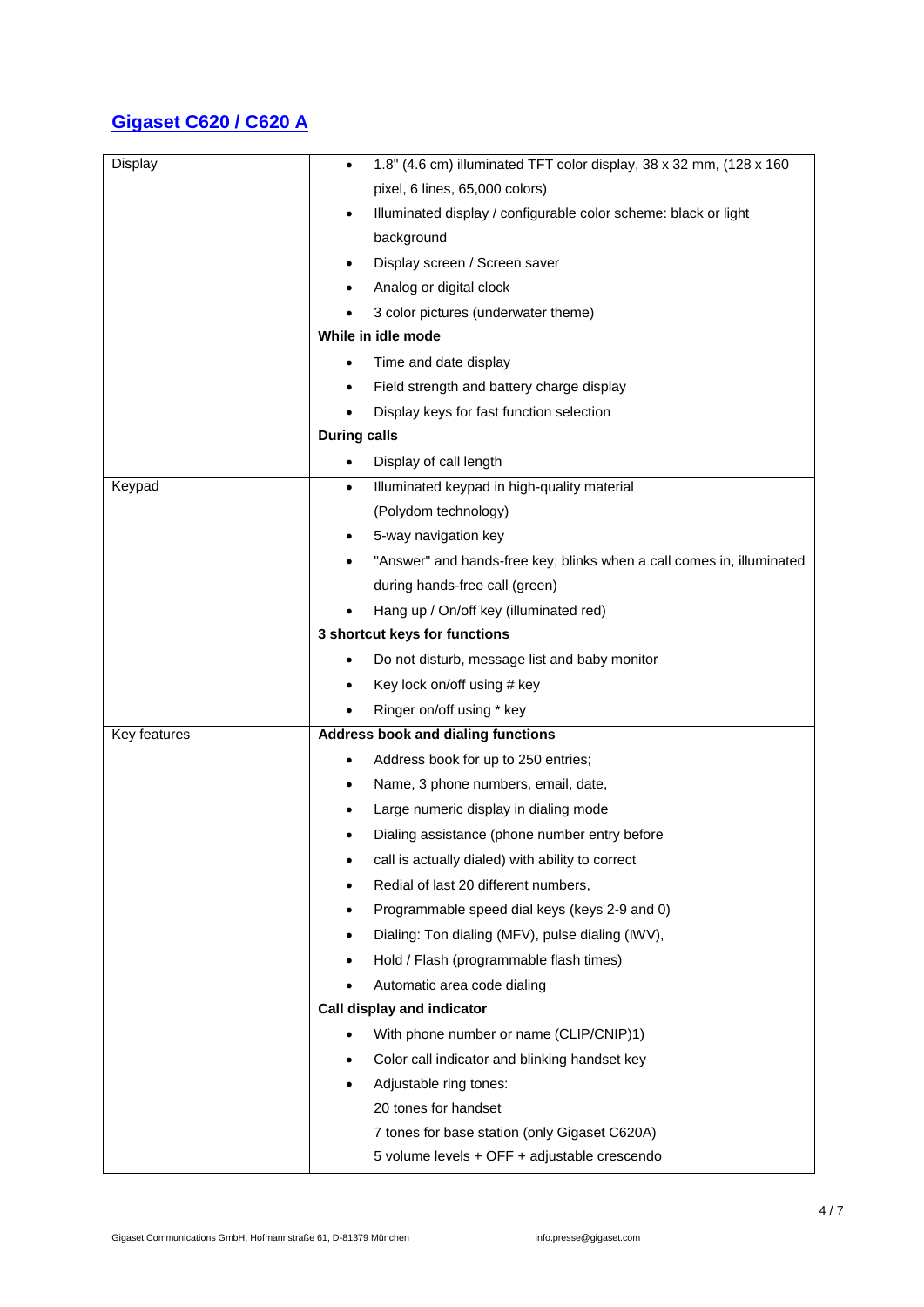|           | Separate ring tones for external/internal calls<br>$\bullet$                        |
|-----------|-------------------------------------------------------------------------------------|
|           | Shortcut key for enabling call protection from unwanted calls                       |
|           | Display of missed calls / Call list                                                 |
|           | Illuminated message key;                                                            |
|           | indicates new messages and provides convenient access to list of                    |
|           | messages                                                                            |
|           | Call list with numbers (CLIP) and times for:<br>$\bullet$                           |
|           | all calls                                                                           |
|           | missed calls                                                                        |
|           | outgoing calls                                                                      |
|           | accepted calls                                                                      |
|           | SMS message to external number in case of missed call configurable                  |
|           | 1)                                                                                  |
|           | <b>Additional functions</b>                                                         |
|           | Shortcut key for baby monitor with intercom function<br>٠                           |
|           | to external phone, e.g. mobile phone                                                |
|           | or internal phone, e.g. to another handset,                                         |
|           | Birthday reminder<br>٠                                                              |
|           | Alarm clock with adjustable tone and snooze function<br>٠                           |
|           | Direct call function; dial a pre-defined number by pressing any key<br>٠            |
|           | Mobile subscription can be edited<br>$\bullet$                                      |
|           | Support for network performance features 1) e.g. call forwarding, call<br>$\bullet$ |
|           | waiting, etc.                                                                       |
|           | Calendar with appointment schedule (30 appointments)<br>٠                           |
|           | Date and time settings are saved in case of power outage<br>٠                       |
|           | Base station can be wall-mounted (only C620)<br>$\bullet$                           |
| Acoustics | Hands-free convenience - in brilliant audio quality with high-quality<br>$\bullet$  |
|           | speaker                                                                             |
|           | Adjustable volume (3 levels for handset volume and 5 levels in                      |
|           | hands-free mode)                                                                    |
|           | Ringer volume adjustable in 5 levels plus on/off function using * key<br>$\bullet$  |
|           | Headphone connection (mono) with 2.5 mm jack (headphones not<br>$\bullet$           |
|           | included in delivery)                                                               |
| ECO DECT  | Reduced energy consumption thanks to<br>$\bullet$                                   |
|           | energy-saving switch mode power supply<br>$\bullet$                                 |
|           | Radiation-free in standby mode when<br>٠                                            |
|           | ECO Mode Plus is activated, even with multiple handsets,<br>٠                       |
|           | and low radiation level when in use<br>$\bullet$                                    |
|           | Reduction in transmitting power of 80%                                              |
|           |                                                                                     |
|           | when not using max. range (ECO Mode)<br>٠                                           |
|           | Automatic reduction of transmitting power depending                                 |
|           | on distance between handset and base station                                        |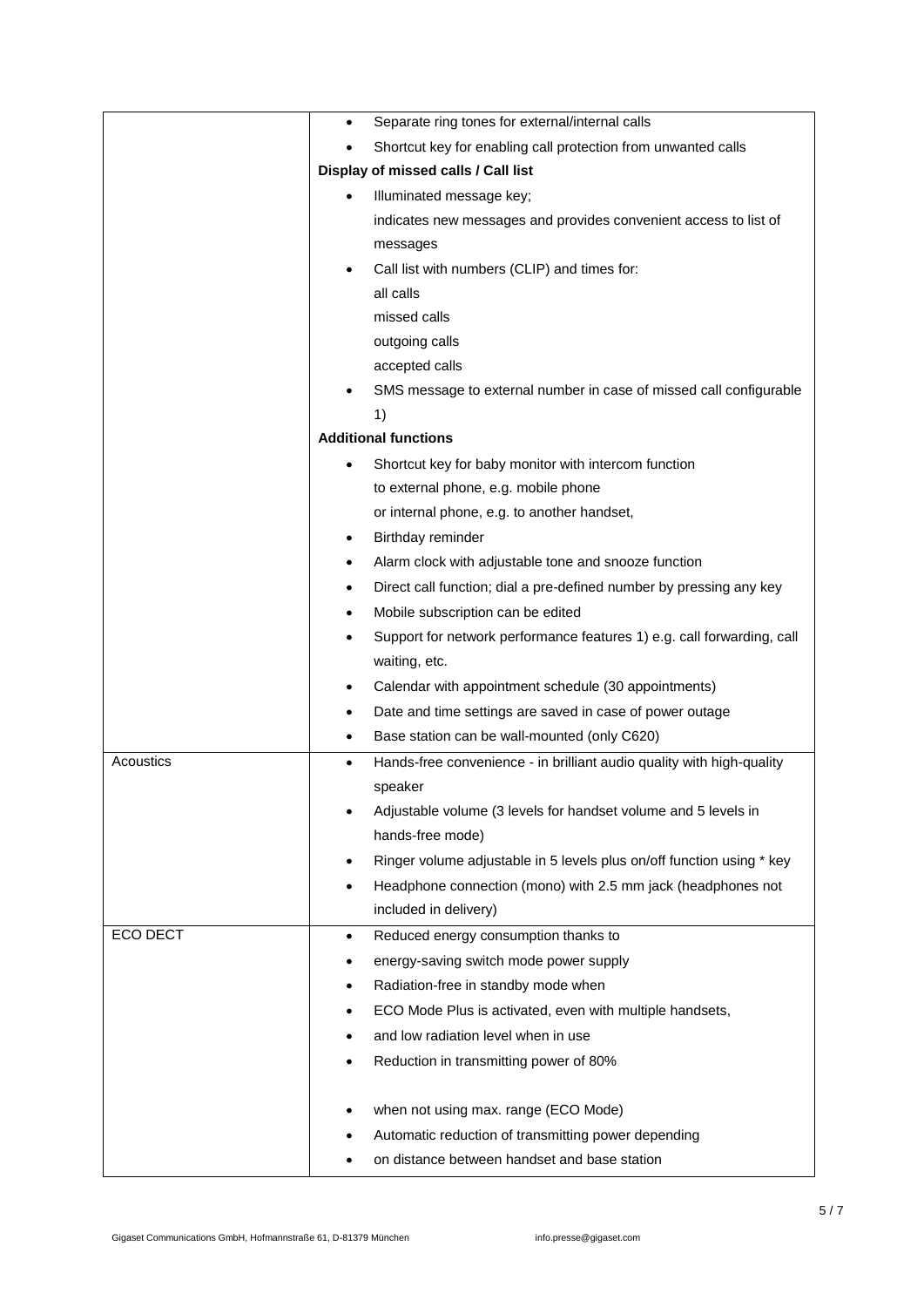| Performance features when    | Internal calling at no charge<br>$\bullet$                                    |
|------------------------------|-------------------------------------------------------------------------------|
| using multiple handsets      | 2 simultaneous calls possible (1 external and 1 internal                      |
|                              | between 2 handsets)<br>$\bullet$                                              |
|                              | Address book transfer between handsets<br>٠                                   |
|                              | Call to all or only selected internal subscribers<br>٠                        |
|                              | Call forwarding to another<br>$\bullet$                                       |
|                              | handset, with hold/callback function                                          |
|                              | 3-way conferencing (1 external/2 internal subscribers)                        |
|                              | All handsets ring simultaneously for external calls                           |
| Technical information        | Handset                                                                       |
|                              | Standby: Up to 530 hours                                                      |
|                              | Talk time: Up to 26 hours<br>٠                                                |
|                              | Battery: 2 x AA (NiMH 1300mAh)<br>٠                                           |
|                              | Charging time: 8-10 hrs.                                                      |
|                              | Range                                                                         |
|                              | Indoors: Up to 50 m                                                           |
|                              | Outside: Up to 300 m                                                          |
|                              | Dimensions L x W x H / Weight (incl. battery)<br>$\bullet$                    |
|                              | Handset: approx. 155 x 49 x 30 mm / approx. 140 g                             |
|                              | <b>Base station</b>                                                           |
|                              | Energy saving 230 V switch mode power supply<br>٠                             |
|                              | Wall mount capable                                                            |
|                              | Dimensions L x W x H / Weight                                                 |
|                              | Gigaset C620: approx. 124 x 98 x 50 mm / approx.100 g                         |
|                              | Gigaset C620A: approx. 132 x 126 x 52 mm / approx. 180 g                      |
|                              | <b>Charging unit 3(Accessory)</b>                                             |
|                              | Dimensions L x W x H / Weight                                                 |
|                              | approx. 83 x 73 x 39 mm / approx.40 g                                         |
|                              | Color: black / white                                                          |
| Integrated answering machine | Records up to 55 minutes (up to 16 min. when set to "best voice               |
| (C620A)                      | quality")                                                                     |
|                              | 2 x 7 segment display at base station for showing saved messages<br>$\bullet$ |
|                              | Easy operation from handset and base station                                  |
|                              | Acoustic user prompts configurable in German or English                       |
|                              | 1 answering machine announcement and 1 informational text (170                |
|                              | sec.) can be individually recorded                                            |
|                              | Standard announcement predefined (plug&play)                                  |
|                              | Time-dependent switch between notice and<br>٠                                 |
|                              | recording function (adjustable)                                               |
|                              | Date/time announcement for each message                                       |
|                              | Adjustable recording length:<br>٠                                             |
|                              | 1 min, 2 min, 3 min, unlimited                                                |
|                              | Adjustable call acceptance:                                                   |